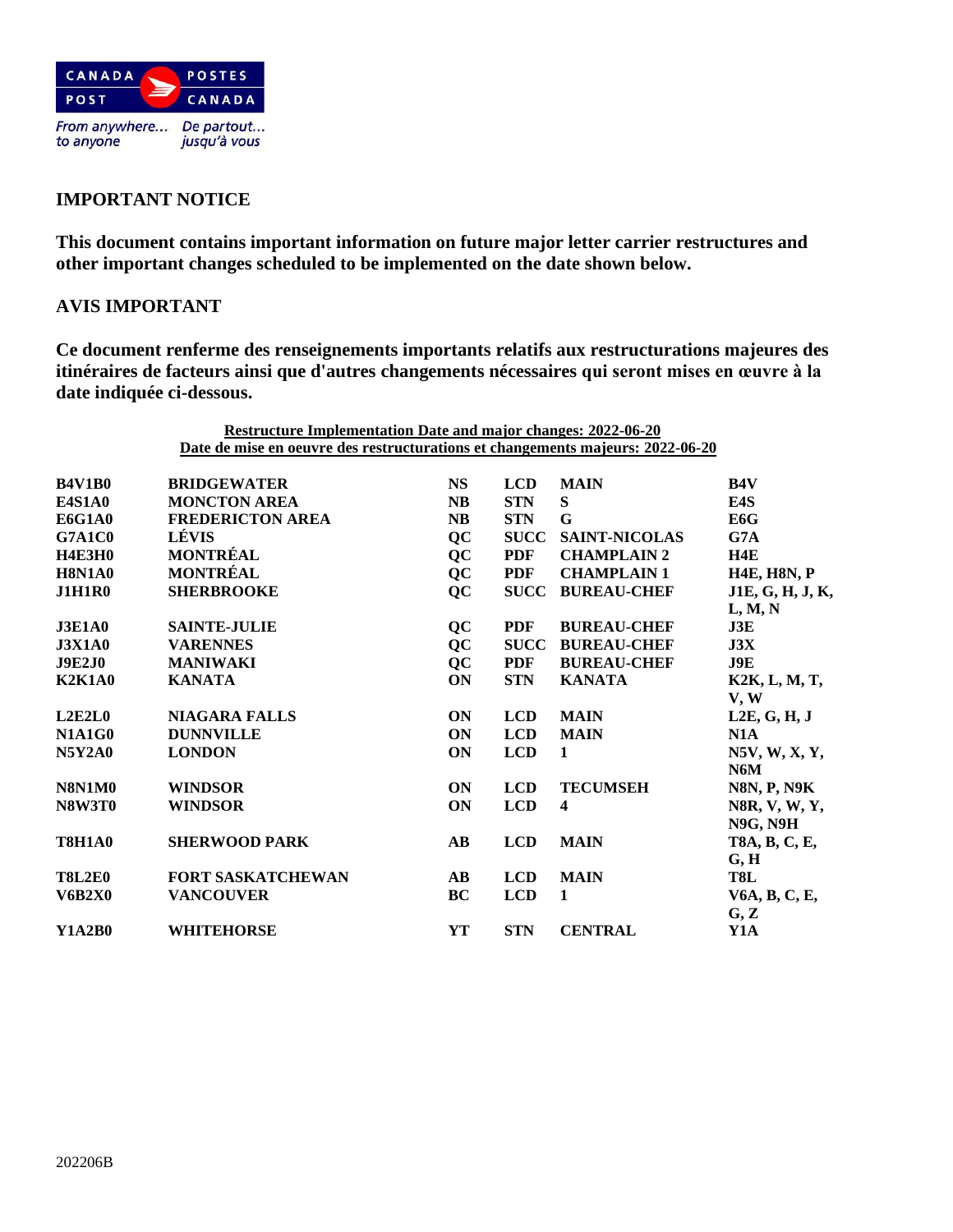

### INSTALLATION NAME CHANGED / INSTALLATION DONT LE NOM A CHANGÉ

 $N/A$ 

| INSTALLATION POSTAL CODE CHANGED / INSTALLATION DONT LE CODE POSTAL A CHANGÉ |                 |                          |                                 |  |  |  |  |
|------------------------------------------------------------------------------|-----------------|--------------------------|---------------------------------|--|--|--|--|
| N/A                                                                          |                 |                          |                                 |  |  |  |  |
|                                                                              |                 |                          |                                 |  |  |  |  |
|                                                                              |                 |                          |                                 |  |  |  |  |
| NEW INSTALLATION, NEW CODE / NOUVELLE INSTALLATION, NOUVEAU CODE             |                 |                          |                                 |  |  |  |  |
|                                                                              |                 |                          |                                 |  |  |  |  |
| N/A                                                                          |                 |                          |                                 |  |  |  |  |
|                                                                              |                 |                          |                                 |  |  |  |  |
|                                                                              |                 |                          |                                 |  |  |  |  |
| <b>OFFICE CLOSED/BUREAU FERMÉ</b>                                            |                 |                          |                                 |  |  |  |  |
|                                                                              |                 |                          |                                 |  |  |  |  |
| <b>H4E 3H0</b>                                                               |                 | MONTRÉAL LCD CHAMPLAIN 2 |                                 |  |  |  |  |
|                                                                              |                 |                          |                                 |  |  |  |  |
|                                                                              |                 |                          |                                 |  |  |  |  |
| <b>F.S.A. TRANSFER / TRANSFERT DE R.T.A.</b>                                 |                 |                          |                                 |  |  |  |  |
| H4E                                                                          | <b>FROM/DE:</b> | <b>H4E 3H0</b>           | <b>MONTRÉAL LCD CHAMPLAIN 2</b> |  |  |  |  |
|                                                                              | $TO/A$ :        | <b>H8N 1A0</b>           | MONTRÉAL LCD CHAMPLAIN 1        |  |  |  |  |
|                                                                              |                 |                          |                                 |  |  |  |  |
|                                                                              |                 |                          |                                 |  |  |  |  |
|                                                                              |                 |                          |                                 |  |  |  |  |
| NEW F.S.A. / NOUVELLE R.T.A                                                  |                 |                          |                                 |  |  |  |  |
| N/A                                                                          |                 |                          |                                 |  |  |  |  |
|                                                                              |                 |                          |                                 |  |  |  |  |
|                                                                              |                 |                          |                                 |  |  |  |  |
|                                                                              |                 |                          |                                 |  |  |  |  |

RETIRED F.S.A / R.T.A. RETIRÉ

 $N/A$